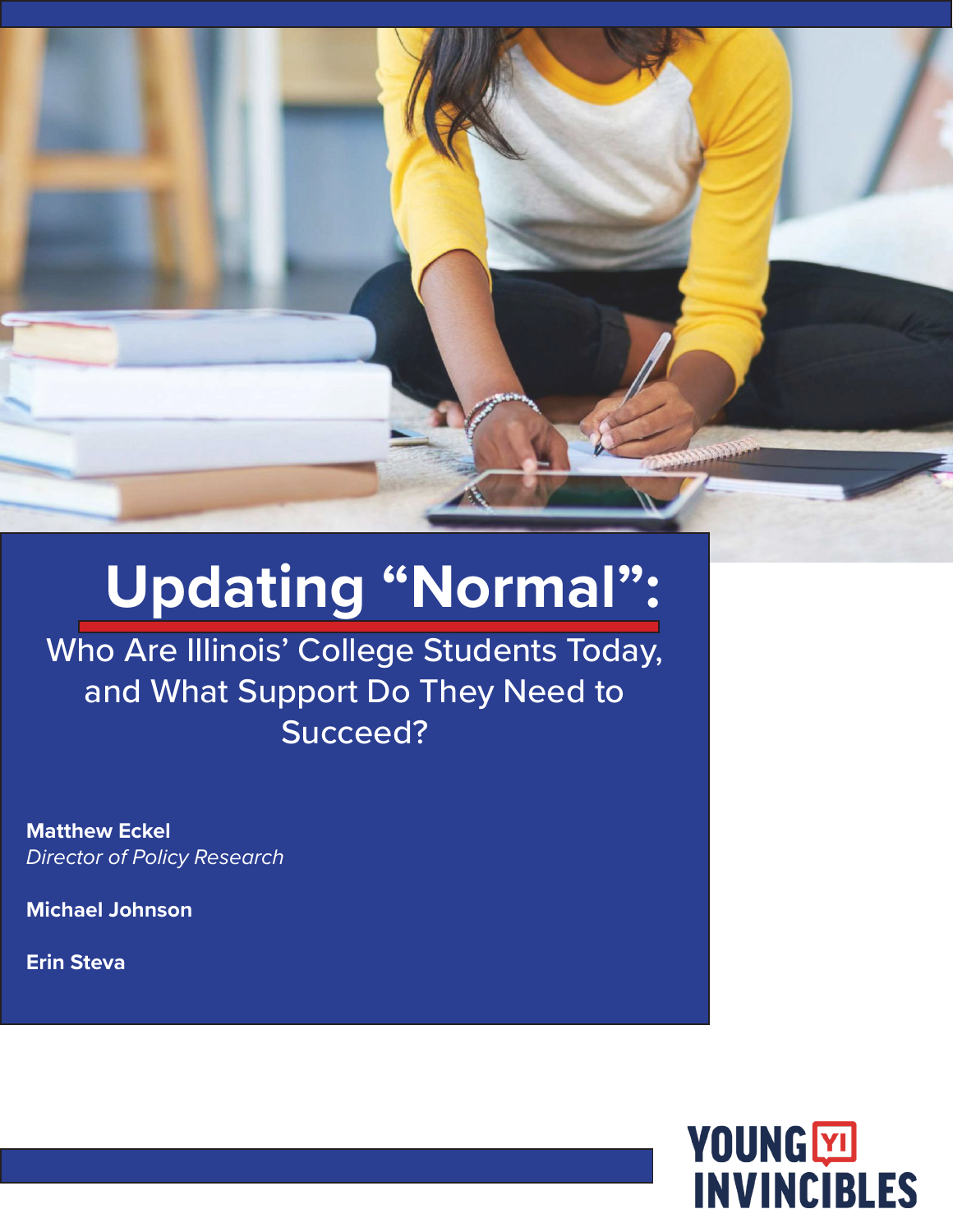# **Table of Contents**

| Unmet Financial Need: Facing Students in Untenable Tradeoffs7 |
|---------------------------------------------------------------|
|                                                               |
|                                                               |
|                                                               |
|                                                               |
|                                                               |



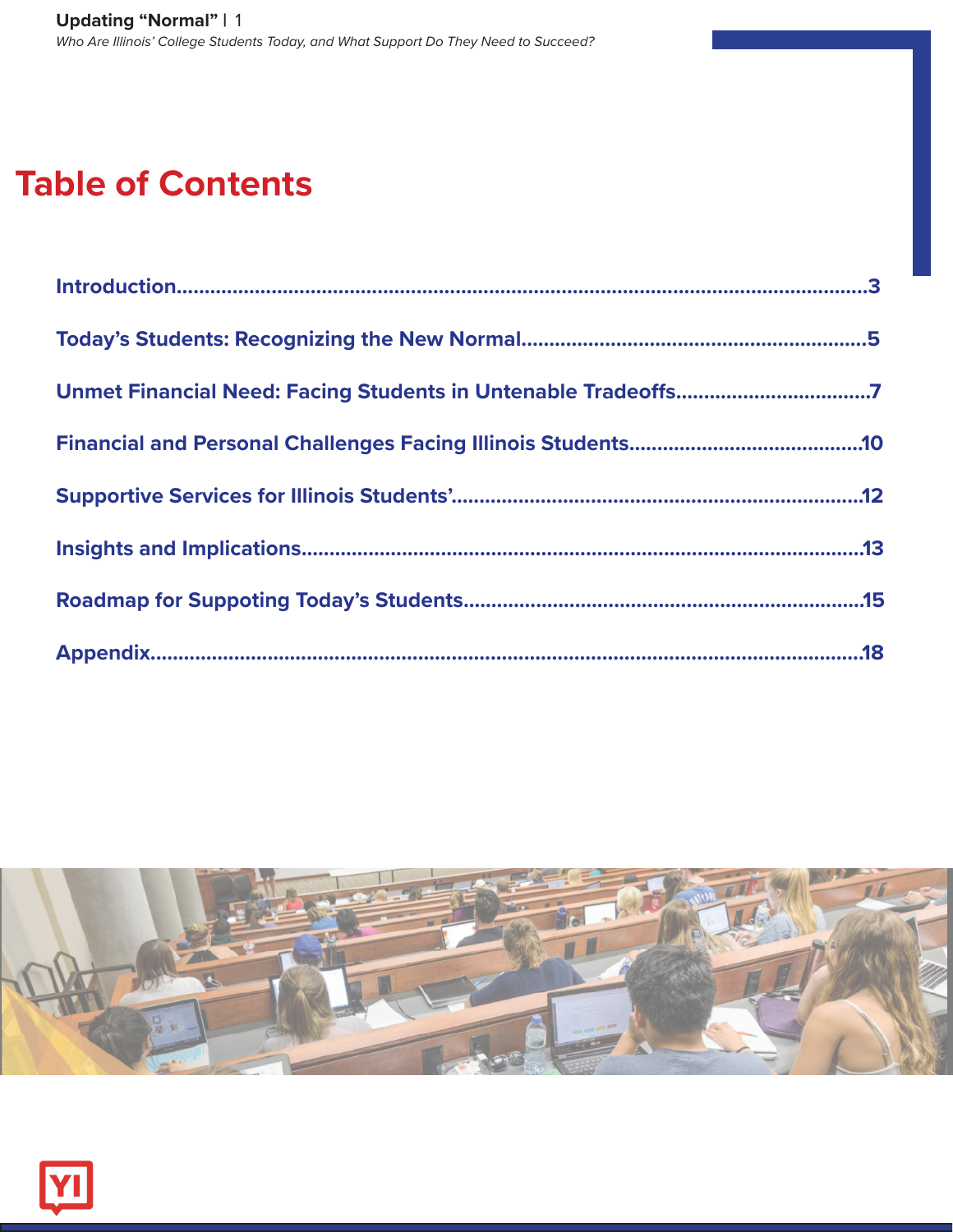# **About Young Invincibles**

Young Invincibles is a non-partisan, non-profit organization that works to expand economic opportunity for young adults -- ages 18 to 34 years old -- through policy analysis and advocacy. With offices in five states across the country, its research and organizing elevates the voices of young adults in top policy debates and provides solutions to major economic challenges for young adults.

# **Acknowledgements Acknowledgements**

This report is made possible thanks to the generous support of the Joyce Foundation and Lumina Foundation. The authors thank the Advisory Committee for providing ongoing insight and brokering connections to research and resources. The report's critical findings are due to Young Invincibles - Midwest's Young Advocates and Youth Advisory Board, who provided ongoing insight and gathered perspectives from hundreds of their peers. The authors appreciate the extensive data collected by fellows from Adler School of Psychology. A particular thanks goes to Troy Alim for the ongoing feedback, young adult organizing, and community outreach around this project, and to the young adults who participated in this process and gave insightful commentary throughout. Finally, the authors would also like to acknowledge the following people for their thoughtful research, comments, edits, design and support:

Morgan Diamond Caitlin Briody Stanley Augustin Kyle Southern

**Advisory Committee:** College of Education - Illinois State University (Dr. Jim Applegate), District 214 (Lazaro Lopez), Forum on the Future of Public Education - University of Illinois Urbana Champaign (Dr. Jennifer Delaney), Hope Center at Temple University (Tiffani Williams), Institute for Higher Education Policy (Eleanor Eckerson), Partnership for College Completion (Mike Abrahamson), Spanish Center (Veronica Holmes)

**Young Advocates Program:** Oscar Sanchez, Chauncey Brandom, Marissa Epps, Jane Andrews, Kiara Balleza, Ashal Yai, Rhifeka Celestin

**Youth Advisory Board:** Taylor Holmes, Marvin Slaughter, Moon Goldstein, Marnee Ostoa, Eric Benes

**Adler School of Psychology Fellows:** Shannon Spethman and Jordyn Klingbeil

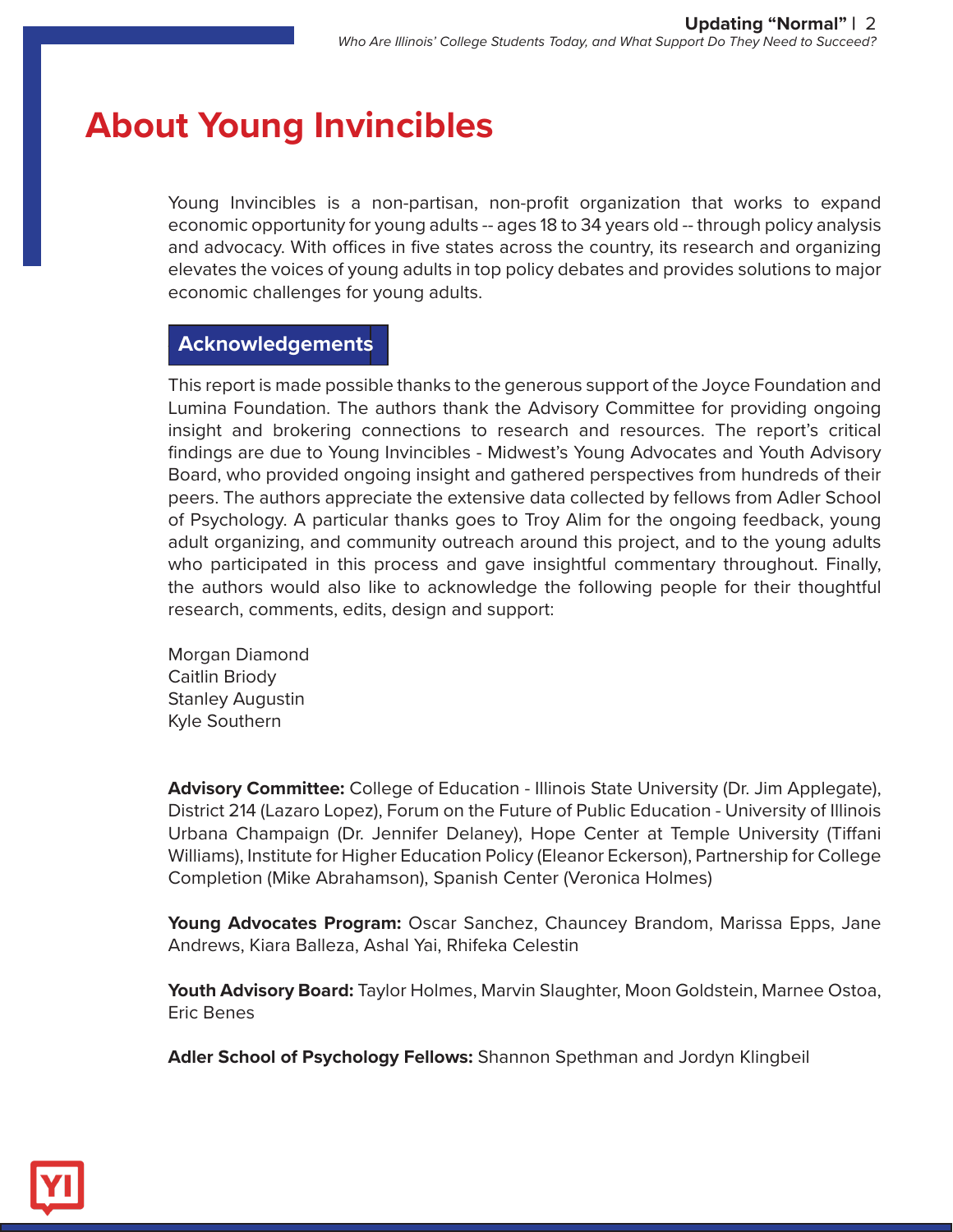# **Introduction**

In the span of only a few months, higher education as we know it has changed. COVID-19 has left postsecondary institutions scrambling with wrenching institutional challenges. Among the urgent questions they face are: if and how to offer equitable and effective instruction online; if and how to resume in-person instruction; and if and how to maintain operations amid an economic crisis and rapidly contracting enrollment.

The current crisis bookends an era of immense changes to the higher education system. Compared with those at the turn of the Millennium, students today are taking longer to graduate,<sup>1</sup> the college completion gap between white and African American and Latinx students is increasing, $^2$  and college graduates have 40 percent more college debt than students a decade ago.<sup>3</sup> Colliding trends contribute to those troubling outcomes for students: the public's steep disinvestment in higher education and a higher education system that has not fully kept up with the changing needs of today's college students.

Illinois' economy depends on better serving these students, particularly in light of the COVID-19-induced economic crisis. Currently, approximately 65 percent of jobs require some postsecondary training,<sup>4</sup> yet only 51 percent of Illinois' adults over the age of 25 hold a postsecondary credential.<sup>5</sup> Recognizing these facts, the Illinois Community College Board and Illinois Board of Higher Education have a goal of increasing the percentage of adults with postsecondary degrees and credentials to 60 percent by 2025 (also known as the 60 by 25 Goal).<sup>6</sup> Starting in 2013, Illinois' growth has not kept pace with the progress needed to reach the 60 percent goal by 2025,<sup>7</sup> which means employers will struggle to find the trained talent they need and young adults without postsecondary training will have a difficult time securing careers with living wages.

In the short- and medium-terms, difficulties are likely to only worsen for young adults during the current economic downturn, given what we know about how hard young people were hit during the last economic crisis. In 2010, during the height of the Great Recession, the unemployment rate for Illinoisans ages 16-34 was more than 13 percent. Among Black Illinoisans in the same age group, the rate was nearly 26 percent. If the past is prologue, this experience raises serious concerns for the stability and life trajectories of



<sup>1</sup> Fain, Paul. "New Data: 60% of Students Graduate Within 8 Years." Inside Higher Ed, February 12, 2019. https://www. insidehighered.com/quicktakes/2019/02/12/new-data-60-students-graduate-within-8-years.

<sup>2</sup> Ohene-Okae, Beatrice. "Equity Attainment Gaps Growing in Most States." YI Blog, April 30, 2017. https://younginvincibles. org/equity-attainment-gaps-growing-states/; see also: National Center for Higher Education Management (last). "The Public Agenda 5 Years Later." Slide Presentation, College of Lake County, April 1, 2014. https://www.ibhe.org/assets/files/Item\_II\_6A\_PublicAgendaUpdate.pdf.

<sup>3</sup> Powell, Farran, and Emma Kerr. "See 10 Years of Average Total Student Loan Debt." US News & World Report, September 11, 2019. https://www.usnews.com/education/best-colleges/paying-for-college/articles/2018-09-11/see-how-student-loan-borrowinghas-risen-in-10-years.

<sup>4</sup> Carnevale, Anthony P., Nicole Smith, and Jeff Strohl. "Recovery: Job Growth and Education Requirements Through 2020." Georgetown Public Policy Institute Center on Education and the Workforce, November 1, 2014. https://cew.georgetown.edu/ wp-content/uploads/2014/11/Recovery2020.ES\_.Web\_.pdf.

<sup>5</sup> 60 by 25 Network. "Cradle to Career Community Dashboard." Accessed June 15, 2020. http://dashboard.60by25.org/.

<sup>6</sup> Illinois P-20 Council. "Measuring Our Progress." Accessed June 15, 2020. https://www2.illinois.gov/sites/P20/Pages/Metrics.aspx.

<sup>7</sup> IBHE Data Points. "60% x 2025 Goal for Illinois Update." Illinois Board of Higher Education, March 1, 2019. http://www. ibhe.org/DataPoints/pdf/IBHE-Data-Points-2019-3-60x2025.pdf.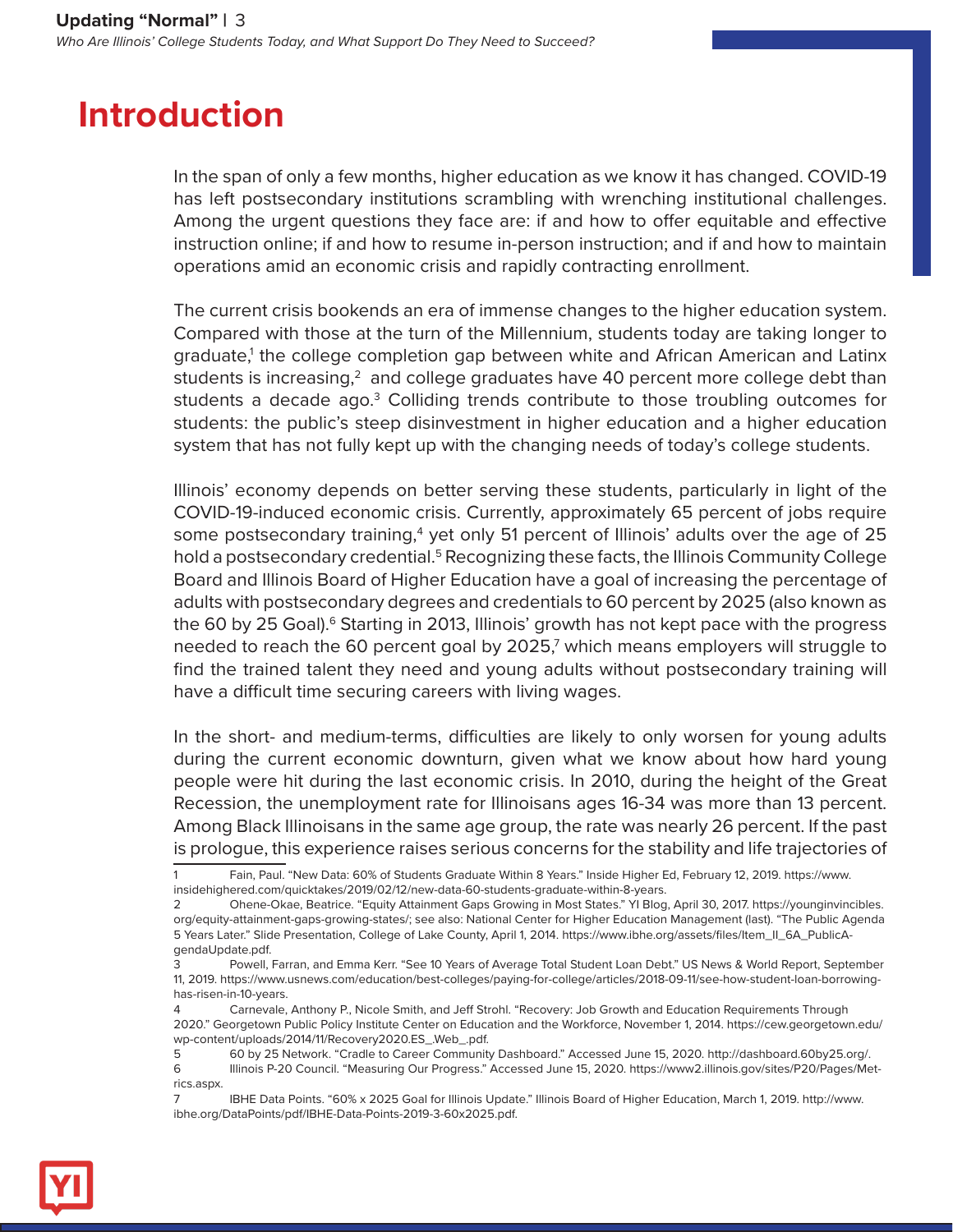the state's young people as we enter another period of economic precarity. This prospect is especially troubling for low-income and part-time students who tend to work more hours in order to afford increasing costs of attendance and living expenses.<sup>8</sup>Today's students continue to bear increased individual costs that are one legacy of the 2008 crisis.<sup>9</sup> The uncertain labor market amid the COVID-19 pandemic places an even greater responsibility on colleges and universities to better meet the changing needs of those they serve.

These realities highlight the imperative to better understand the nuances of student need. What are the different need profiles of Illinois college students today? How much of that need is unmet? What are the gaps in available services? How can institutions and policymakers fill those gaps? To address these questions, YI conducted a series of surveys and focus groups with students, reviewed the supportive services colleges provide students, and calculated unmet financial need.

This research highlights one much-discussed set of trends: students are financially overburdened with paying for tuition and fees, but many are also struggling to cover essentials like food, housing, and health care. Many have significant unmet financial needs, even after accounting for loans and grants. Many students must provide support to their own families' finances.

Institutions offer a variety of supports and strategies to meet college students' needs, but often without the targeted information, outreach, and marketing needed to make them accessible. Students cope by extending their time in college to accommodate additional paid work and piecing together money from a variety of sources (including credit cards) to remain in college. In short, students are putting their long-term financial health at risk and delaying their career-tracks to cover their immediate financial needs while studying for their degrees.



The media often portrays college students as young people from professional households who transition directly from high school, take classes full-time, live on campus, and pay for school through a mix of work, loans, grants, and financial support from family. A review of key data points from the Census and the Integrated Postsecondary Education Data System from the U.S. Department of Education, suggests that this picture is outdated.



<sup>8</sup> Bombardieri, Marcella. "Hidden in Plain Sight." Center for American Progress, September 6, 2017. https://www.americanprogress. org/issues/education-postsecondary/reports/2017/09/06/438341/hidden-plain-sight.

<sup>9</sup> Mitchell, Michael, Michael Leachman, Kathleen Masterson, and Samantha Waxman. "Unkept Promises: State Cuts to Higher Education Threaten Access and Equity." Center on Budget and Policy Priorities, October 4, 2018. https://www.cbpp.org/research/state-budget-and-tax/unkept-promises-state-cuts-to-higher-education-threaten-access-and.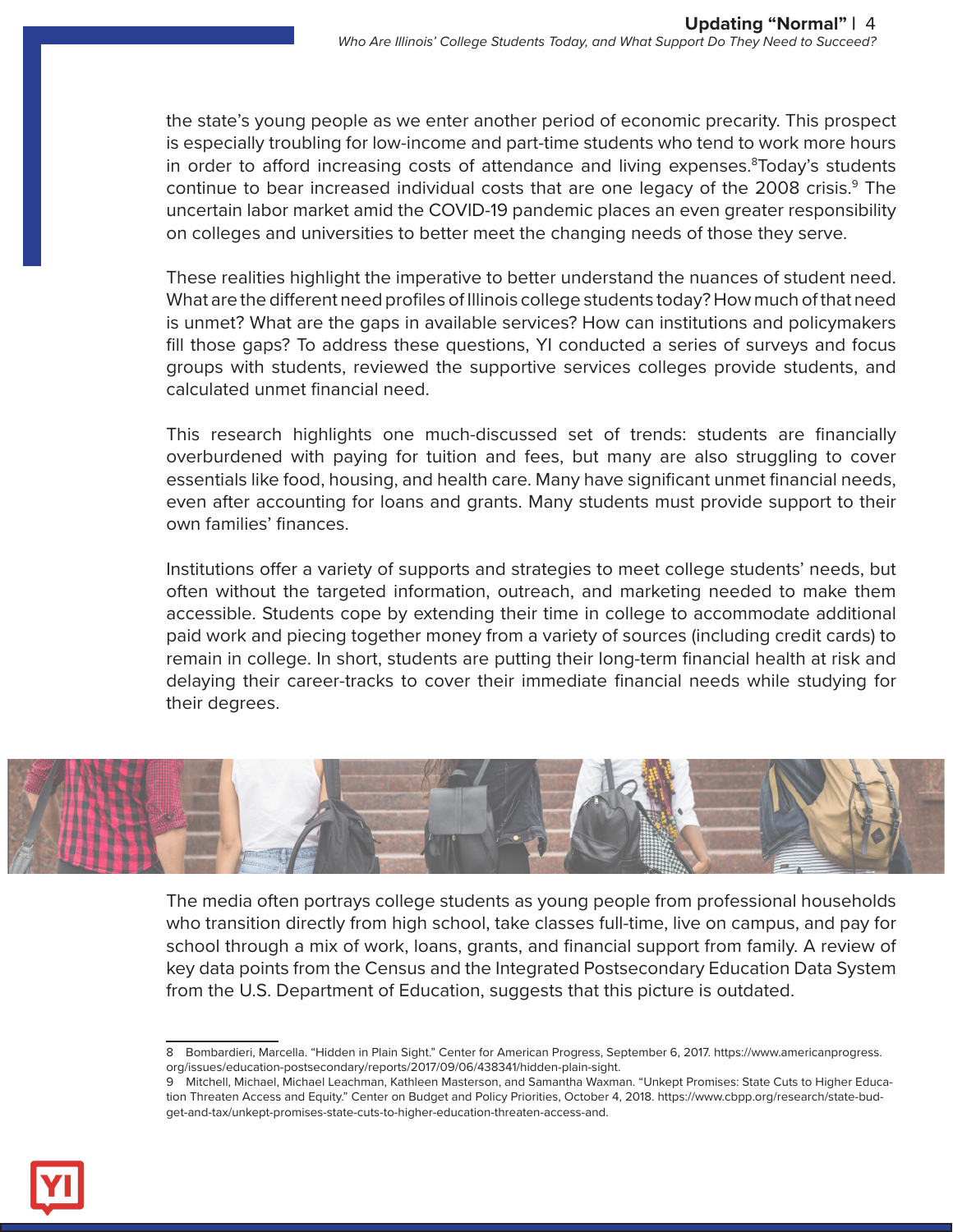# **Today's Students: Recognizing the New Normal**

It is crucial that, in the way they structure their courses and curricula, in the supports they offer, and in the resources they bring to bear, institutions and lawmakers alike understand who today's students are. A substantial proportion of Illinois postsecondary students attend school part-time. Most work. Many work more than 20 hours per week.<sup>10</sup> Roughly half are people of color.<sup>11</sup> One-in-seven is a parent.<sup>12</sup>

*"The state must ensure that all Illinois students have the tools they need to succeed or Illinois will fail the new majority of college students...."*





<sup>10</sup> Mishory, Jen, Anthony Walsh, and Andrew Stettner. "What Does Pandemic Unemployment Insurance Mean for College Students?" The Century Foundation, May 11, 2020. https://production-tcf.imgix.net/app/uploads/2020/05/11100211/FNpandemic-in\_students.pdf. 11 IPEDS 2018 12-Month Enrollment Survey: https://nces.ed.gov/ipeds/use-the-data/survey-components/5/12-month-enrollment 12 Young Invincibles. "Fact Sheets | Today's Students in Illinois," November 30, 2018. https://younginvincibles.org/todays-students-in-illinois/.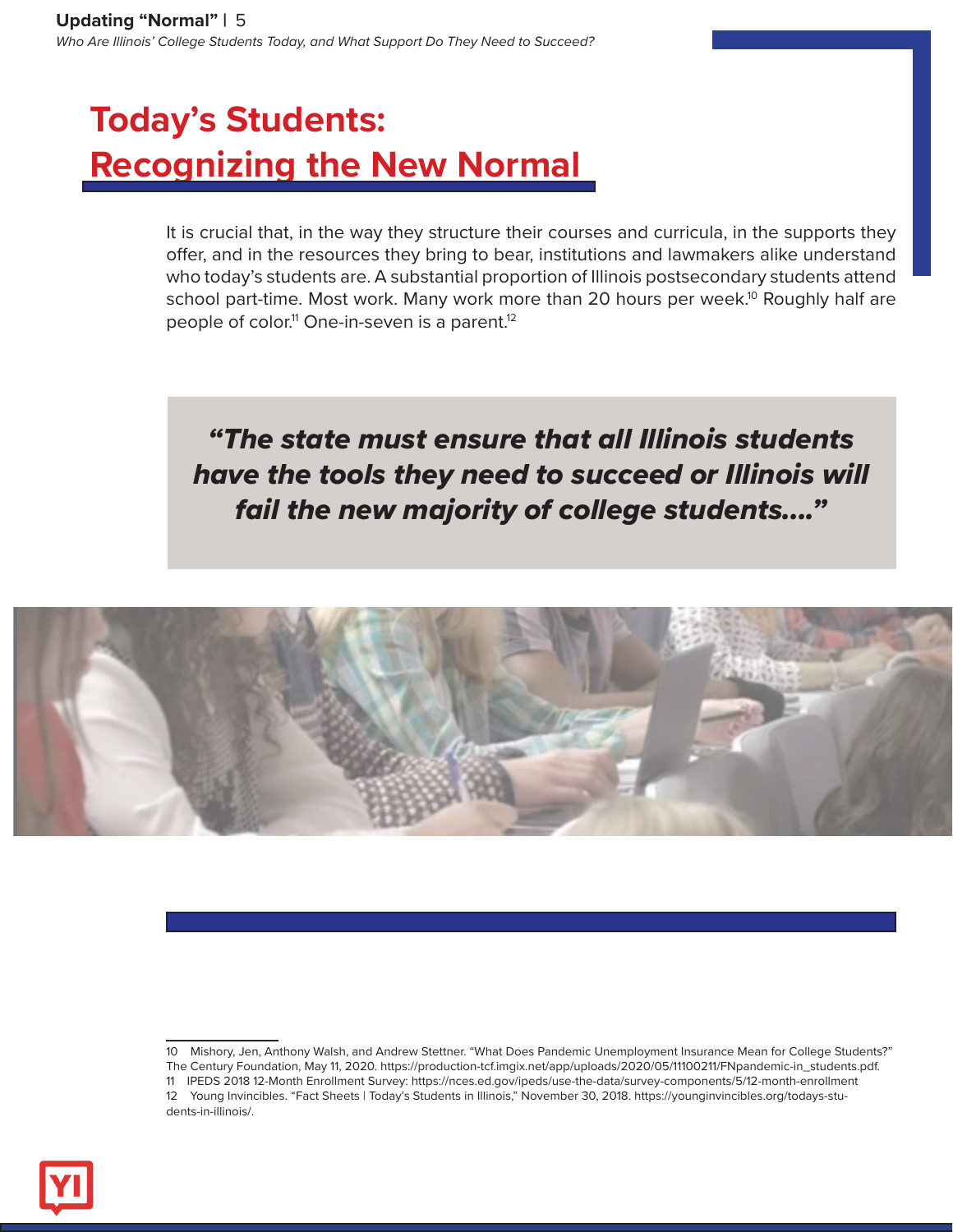|                                                  | 2016-2019         |
|--------------------------------------------------|-------------------|
| Students facing housing insecurity <sup>13</sup> | 14% <sup>14</sup> |
| Part-time students                               | 40% <sup>15</sup> |
| Students working more than 20 hours per week     | 71% <sup>16</sup> |
| Students of color                                | 49% <sup>17</sup> |
| Students attending community college             | 36% <sup>18</sup> |
| Student parents                                  | 14% <sup>19</sup> |
| <b>First-Generation Students</b>                 | 27% <sup>20</sup> |
| <b>Financially Independent</b>                   | $48\%^{21}$       |

## **Characteristics of Students in Illinois**

These data points illustrate both how students' pathways through college differ from common perception, and suggest how the array of challenges students face outside the classroom affect their likelihood of graduating: Student parents face additional constraints as they care for their children. Students living with housing insecurity take on additional work or seek support from other sources in order to maintain shelter. Academic work suffers when students work more than 20 hours per week.<sup>22</sup> Further, many of these characteristics (attending part-time, attending a community college, and being a student of color) are also associated with lower completion rates.<sup>23</sup>

The state must ensure that all Illinois students have the tools they need to succeed or Illinois will fail the new majority of college students and fall farther behind in reaching the 60 by 25 target that is critical for the state's economic future.



<sup>13</sup> Questions measuring housing insecurity ask about difficulty paying rent, the (involuntary) need to move frequently, and/or living in overcrowded conditions to because of rent.

<sup>14</sup> Young Invincibles. "Fact Sheets | Today's Students in Illinois," November 30, 2018. https://younginvincibles.org/todays-students-in-illinois/.

<sup>15</sup> Ibid. 2018

<sup>16</sup> Ibid. 2018

<sup>17</sup> Center for First-Generation Student Success. "First-Generation College Students: Demographic Characteristics and Postsecondary Enrollment." NASPA, n.d.

Illinois Board of Higher Education Data Book. "Chapter I & Table I-3." Accessed June 15, 2020.

<sup>18</sup> Ibid. 2018

<sup>19</sup> Young Invincibles. "Fact Sheets | Today's Students in Illinois," November 30, 2018. https://younginvincibles.org/todays-students-in-illinois/

<sup>20</sup> National Postsecondary Student Aid Study: 2016 Undergraduates. First-generation students are defined as those whose parents have no postsecondary experience. If first-generation status is measured in terms of parents' degree status, as some argue is appropriate, this population is larger. It is worth noting that this is not a precise match to students studying in Illinois, as, given NPSAS measures, this estimate reflects undergraduate students living in Illinois, not necessarily those studying in Illinois.

<sup>21</sup> National Postsecondary Student Aid Study: 2016 Undergraduates. This represents the percentage of those officially classified as independent. It is not a measure of individual financial capacity. https://nces.ed.gov/surveys/npsas/

<sup>22</sup> MarksJarvis, Gail. "Working during College Doesn't Always Pay, Study Says." Chicago Tribune, October 29, 2015.

<sup>23</sup> Campbell, Colleen, and Marcella Bombardieri. "New Data Highlight How Higher Education Is Failing Part-Time Stu-

dents." Center for American Progress, October 18, 2017. https://www.americanprogress.org/issues/education-postsecondary/ news/2017/10/18/440997/new-data-highlight-higher-education-failing-part-time-students/; see also, Edwardson, John A., Marin Gjaja, and Robin Steans. "The State We're In 2019." Advance Illinois, October 4, 2019. https://media.advanceillinois.org/wp-content/uploads/2019/10/04001137/AdvanceIllinois\_SWI-PrintReport\_2019\_Full.pdf; see also,"Indicator 23: Postsecondary Graduation Rates," February 1, 2019. https://nces.ed.gov/programs/raceindicators/indicator\_red.asp.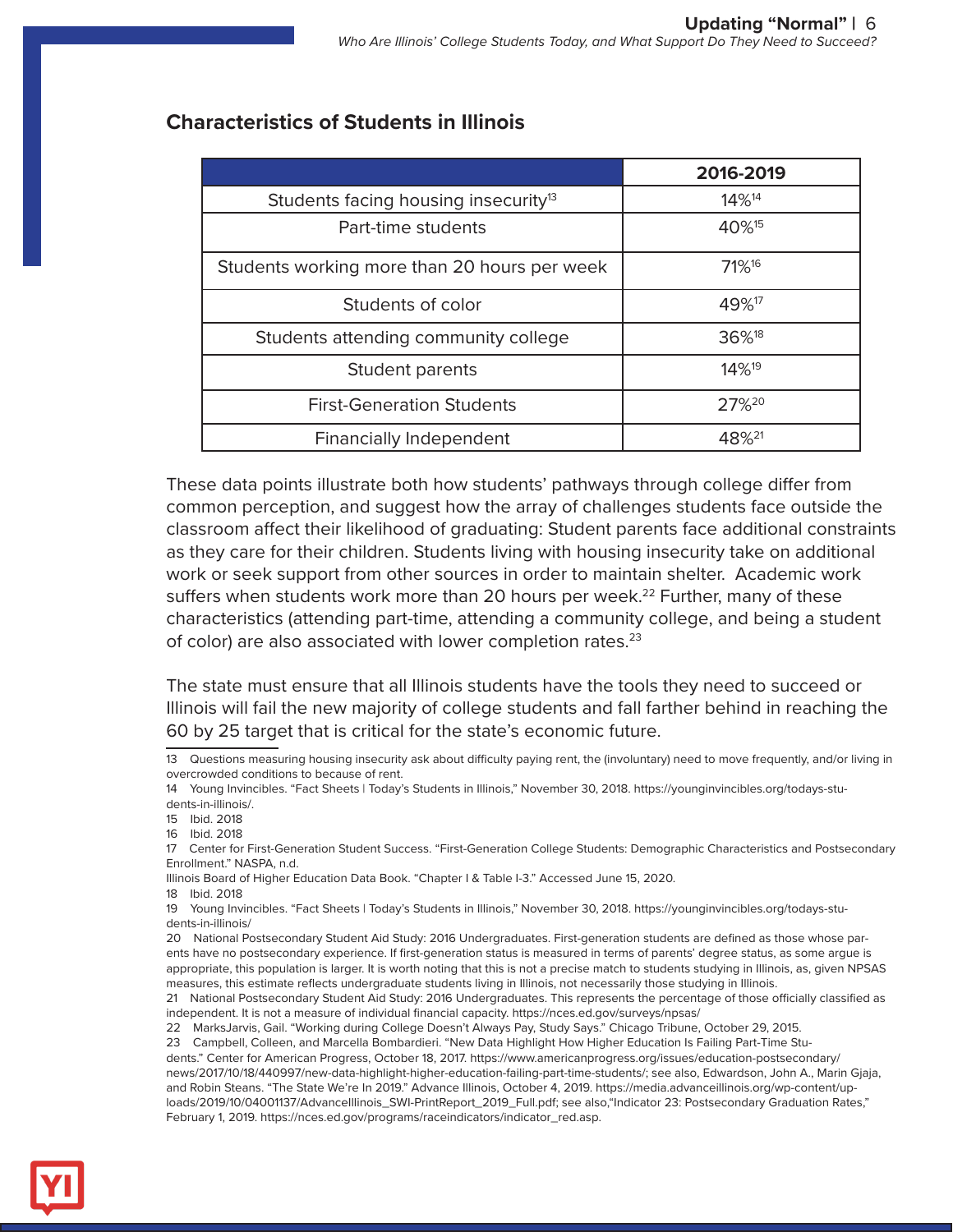# **Unmet Financial Need: Forcing Students Into Untenable Tradeoffs**

Why do so many students work more than 20 hours per week, despite the fact that it puts their graduation plans at risk and makes it difficult to fit in class, homework, and extracurriculars? How can approximately 46 percent of students nationwide face food insecurity when they have grants, loans, and wages from work?<sup>24</sup>

**Unmet financial need is the driving force. Unmet financial need is defined as the gap between the net price of attending college (cost of attendance minus grant aid) and the amount of money the federal government estimates families will contribute to cover a student's college costs** (known as expected family contribution or EFC).25

YI's own research supports the conclusions of recent work by the Institute for Higher Education Policy (IHEP): students cover unmet financial need through a combination of working, loans, and sacrificing on basic needs.<sup>26</sup> In this section, YI estimates unmet financial need in Illinois by reviewing Census data, outlines how the system of calculating unmet financial aid misses some costs that are pivotal for many of Illinois' students, and assesses how students could cover unmet financial need through work and loans.

## **Unmet Financial Need in Illinois**

In the most recent available data, the average annual unmet financial need for an Illinois undergraduate student was \$10,952. At the Chicago minimum wage of \$14 per hour, a student would have to work 782 hours annually (about 16 hours per week) to make up for this shortfall. At the Illinois statewide minimum wage of \$8.25 per hour, a student would have to work 1,328 hours annually (about 27 hours per week).<sup>27</sup>

This unmet need is not identical across educational circumstances. At private (nonprofit) four-year schools, the average unmet need is \$22,703. At public four-year schools, the gap is \$10,866. Students at public two-year institutions have an average unmet need of \$5,169.

Measuring unmet financial need after accounting for the Parent PLUS loan may provide an even clearer picture of the gaps in the current state and federal financial aid system. The most recent data show that, when these loans are considered, average unmet need among Illinois undergraduates still stands at \$5,855. Even students at public two-year institutions face a \$4,219 shortfall.



<sup>24</sup> Baker-Smith, Christine, Vanessa Coca, Sara Goldrick-Rab, Elizabeth Looker, Brianna Richardson, and Tiffani Williams. "#RealCollege 2020: Five Years of Evidence on Campus Basic Needs Insecurity." The Hope Center for College, Community, and Justice, February 1, 2020. https://hope4college.com/wp-content/uploads/2020/02/2019\_RealCollege\_Survey\_Report.pdf.

<sup>25</sup> Janice, A., & Voight, M. (2016), Toward convergence: A technical guide for the postsecondary metrics framework. Institute for Higher Education Policy. Retrieved from: http://www.ihep.org/postsecdata/resources-reports/ metrics-framework-technical-guide. 26 Eckerson Peters, Eleanor, Amanda Janice Robertson, and Mamie Voight. "The Cost of Opportunity: Student Stories of College Affordability." Institute for Higher Education Policy, May 1, 2019. http://www.ihep.org/sites/default/files/uploads/docs/pubs/ihep\_student\_voices\_full\_report\_v6\_web\_pages.pdf.

<sup>27</sup> National Postsecondary Student Aid Study: 2016 Undergraduates. Authors' calculations.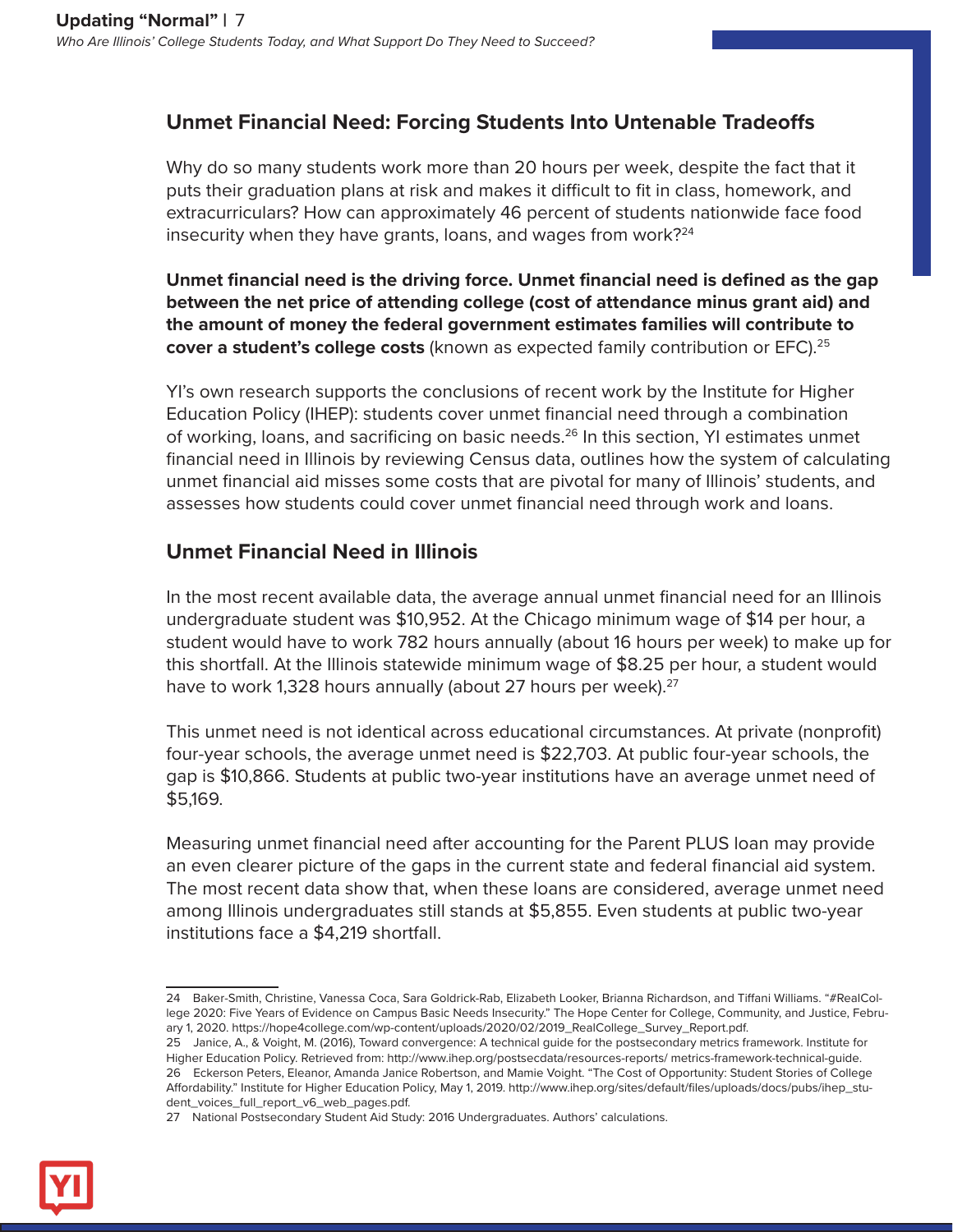These gaps undermine access to education, and suggest that students must piece together work, private loans, and where possible private scholarships to cover the difference. Charts below show unmet financial need at each type of college.



In addition to work or other means of support, students can seek out public and private loans. Private loans, however, lack critical consumer protections, and borrowers can participate in neither the income-based repayment plan (IBR) nor the public service loan forgiveness program (PSLF). IBR adjusts borrowers' payments proportionally to income.<sup>29</sup> If a borrower's income falls significantly, the plan adjusts a borrower's monthly payment downward so they can continue to pay back their loans without undermining their ability to pay other expenses. This is a critical strategy for ensuring borrowers do not default on their payments.<sup>30</sup>



<sup>28</sup> National Postsecondary Student Aid Study: 2016 Undergraduates. This represents the percentage of those officially classified as independent. It is not a measure of individual financial capacity. https://nces.ed.gov/surveys/npsas/

29 With some caveats, the IBR formula limits aggregate monthly loan payments to no more than 15 percent of the difference between a borrower's adjusted gross income (AGI) and 150 percent of the federal poverty line. See 34 CFR § 682.215 as published by the Cornell Law School Legal Information Institute: https://www.law.cornell.edu/cfr/text/34/682.215



<sup>30</sup> National Postsecondary Student Aid Study: 2016 Undergraduates. This represents the percentage of those officially classified as independent. It is not a measure of individual financial capacity. https://nces.ed.gov/surveys/npsas/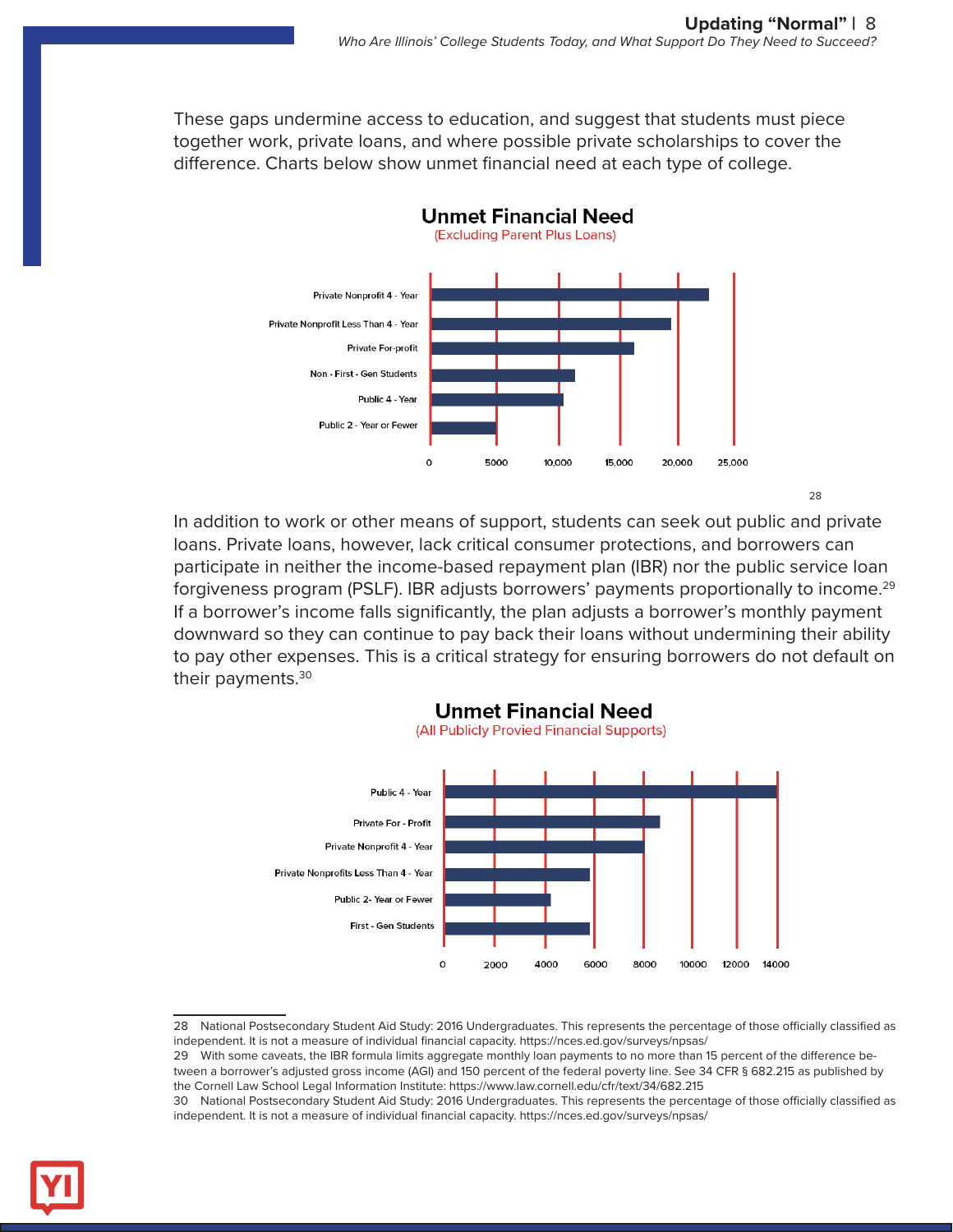# **Unmet Financial Need: Underestimating the Students' True Costs**

While the unmet financial need, particularly for students of public universities, is staggering, the true costs borne by many students is missed with the current system for calculating financial need.

The first key issue is that the Cost of Attendance (COA) calculation made by colleges often underestimates total expenses students and their families must cover.<sup>31</sup> The table below has a few examples of Illinois colleges that underestimate the cost of attendance, which could put students at those colleges at a serious disadvantage for securing the funding that they need to attend college.

In addition, COA does not recognize instances where students contribute to their family's finances.32 As discussed further below, this omission ignores the reality for many students. Thirty-five percent of students surveyed by YI reported having some level of financial responsibility for helping their family with basic expenses.



#### **Underestimated Cost of Attendance**

Source: Myers, Ben. "How Colleges Give Students a Flawed Sense of Living Costs." The Chronicle of Higher Education, July 10, 2017. https://www.chronicle.com/interactives/cost-of-living.33



<sup>31</sup> Dancy, Kim, and Rachel Fishman. "More Than Tuition: Higher Education and the Social Safety Net." New America, May 24, 2016. http://newamerica.org/education-policy/edcentral/more-than-tuition-9/. https://www.insidehighered.com/news/2015/08/12/colleges-inflate-full-cost-attendance-numbers-increasing-stipends-athletes

<sup>32</sup> Ibid.

<sup>33</sup> Source: Myers, Ben. "How Colleges Give Students a Flawed Sense of Living Costs." The Chronicle of Higher Education, July 10, 2017. https://www.chronicle.com/interactives/cost-of-living.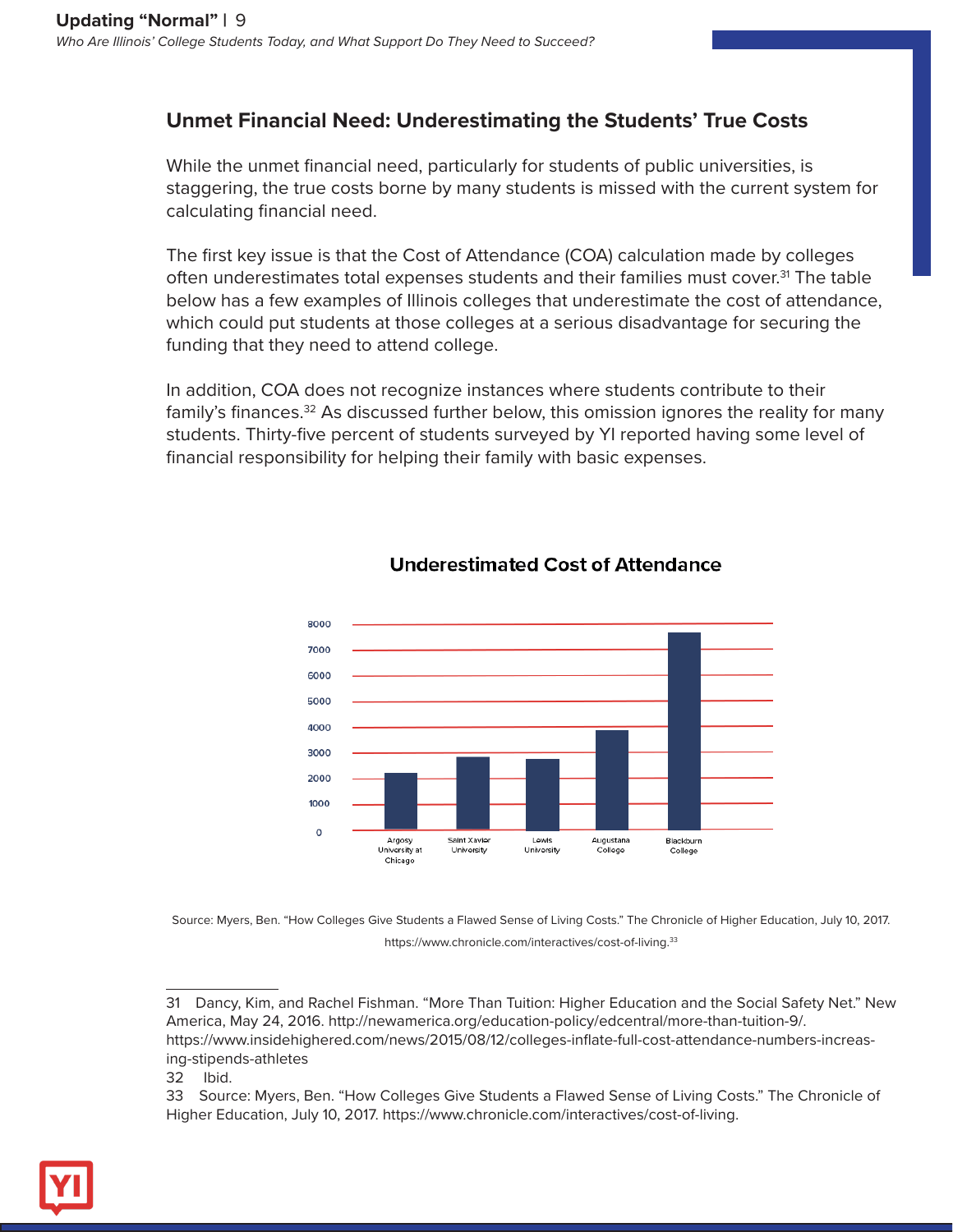The second key issue is that the Zero Expected Family Contribution (EFC) classification captures neither the variety nor the intensity of students' financial needs. As the Institute for Higher Education Policy (IHEP) has described: "The federal government treats all students with a zero EFC the same way when awarding financial aid, despite the fact that some of these students have even greater financial need than others."<sup>34</sup> In short, Zero EFC may imply an ability to pay and handle basic needs that many students cannot meet. Only in addressing these gaps can Illinois understand the full scope of students' unmet financial need.

### **Financial and Personal Challenges Facing Illinois' Students**

Through student engagement, YI explored the financial and personal circumstances that affect Illinois students' daily lives and academic trajectory. YI reached 200 students through surveys and 22 students through seven focus groups. Among survey respondents, approximately 48 percent were self-reported Pell or Monetary Award Program (MAP) recipients, 74 percent were in four-year programs, and 13 percent were parents. Fifty percent identified as people of color. The largest number of the students YI reached attended University of Illinois - Chicago, Chicago State University, and the University of Illinois at Urbana-Champaign. Although students from four-year programs completed the majority of surveys, YI primarily reached students from community colleges through focus groups. These focus groups enabled us to garner information from diverse institutional contexts. More information on the students who informed our findings and the research methodology is available in the appendix.

## **Financial Challenges: Going Beyond Tuition As Students Support Their Families**

Numerous studies have found that students' primary concern is financial.35 YI explored which costs are most disconcerting for students, the impact of those concerns on students' studies, and the strategies they are using to cope with those challenges. On average, the top issues students reported worrying about often were tuition and fees (60 percent report frequently or sometimes worrying), lack of a rainy day fund (53 percent report frequently or sometimes worrying), and health insurance (52 percent report frequently or sometimes worrying). These concerns are exacerbated for the 35 percent of students who report having additional family financial obligations, such as helping their family cover housing and food costs.



<sup>34</sup> Eckerson Peters, Eleanor, Amanda Janice Robertson, and Mamie Voight. "The Cost of Opportunity: Student Stories of College Affordability." Institute for Higher Education Policy, May 1, 2019. http://www.ihep.org/sites/default/files/uploads/docs/pubs/ihep\_student\_voices\_full\_report\_v6\_web\_pages.pdf.

<sup>35</sup> Paul Taylor, Kim Parker, Richard Fry, D'Vera Cohn, et al., "Is College Worth It?," Pew Research Center, May 16, 2011, 17, http://www. pewsocialtrends.org/files/2011/05/higher-ed-report.pdf.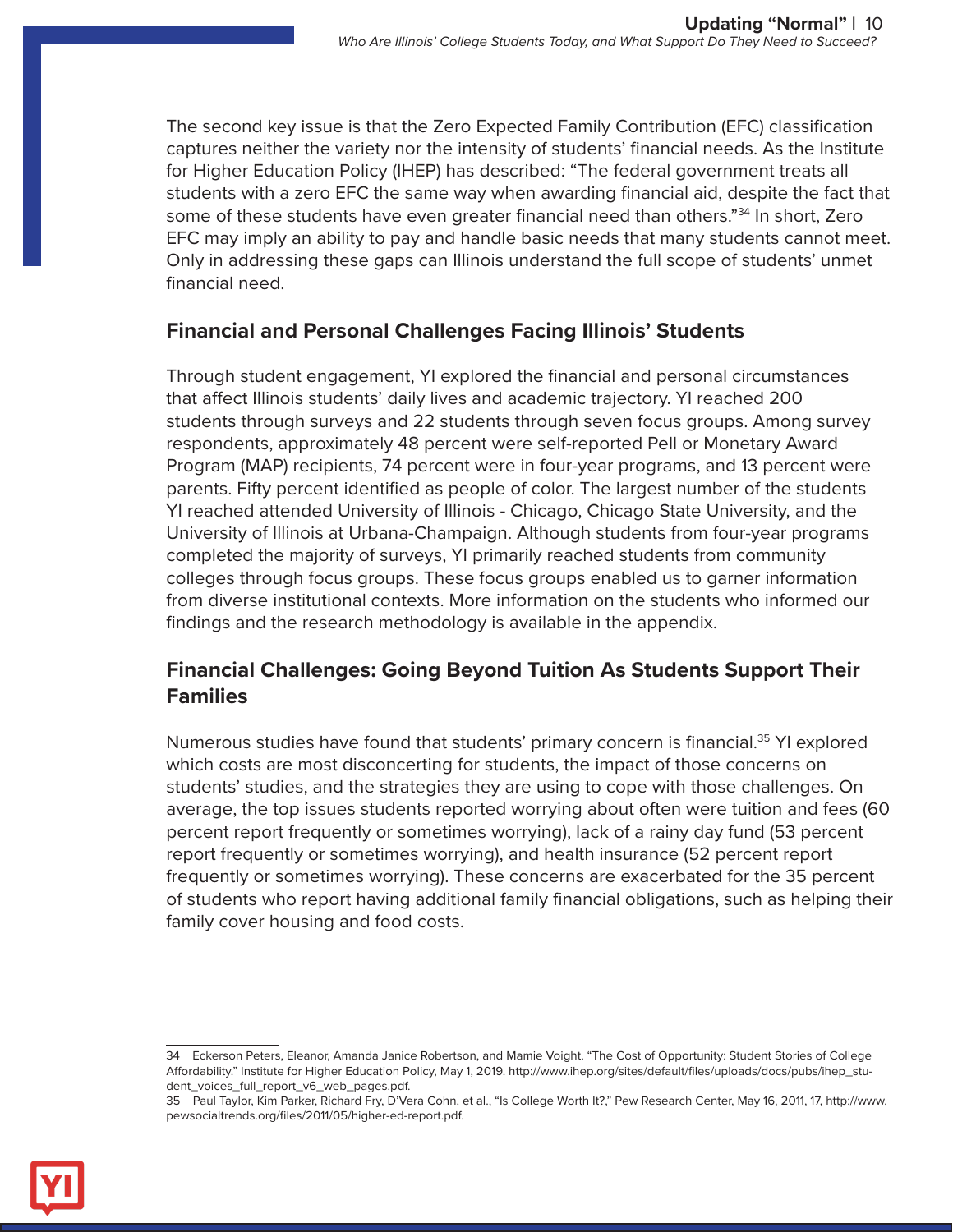

**Most Important Services (Top 3)** 

Focus group participants YI spoke with tended to stress the importance -- and difficulty -- of covering basic costs of living like rent and groceries, and supporting their families while studying. Student parents stress the difficulty of paying for daycare, which in many cases meets or exceeds the cost of tuition. Consistent with survey results that stress the difficulties associated with costs for things like textbooks and lab fees, students interviewed often felt blindsided by fees that were not expected or well-communicated up front. Textbook activation codes and digital classroom tools can raise the cost to students well beyond a course's sticker price.

Students also expressed frustration and anxiety related to accessing health care. Health plans that cover on-campus services to the near-exclusion of other providers often leave students confused as to when and how they can access care. Limits to on-campus coverage are compounded by often high out-of-pocket fees and co-pays when students seek care elsewhere. These anxieties can be particularly acute for undocumented students, who may be concerned with their own or their family's safety if they seek offcampus support.

# *Reflections from the Experts (Students): "We're one incident away from financial catastrophe"*

# **Impact of Financial Challenges: Delaying Studies & Relying on Credit Cards**

Many of the students we surveyed deal with financial challenges by changing their academic plans and braiding money from a variety of sources (including credit cards) in order to remain in college. **Over 20 percent of the students surveyed by YI reported using credit cards to pay for their education. As shown in the table below, YI found** 

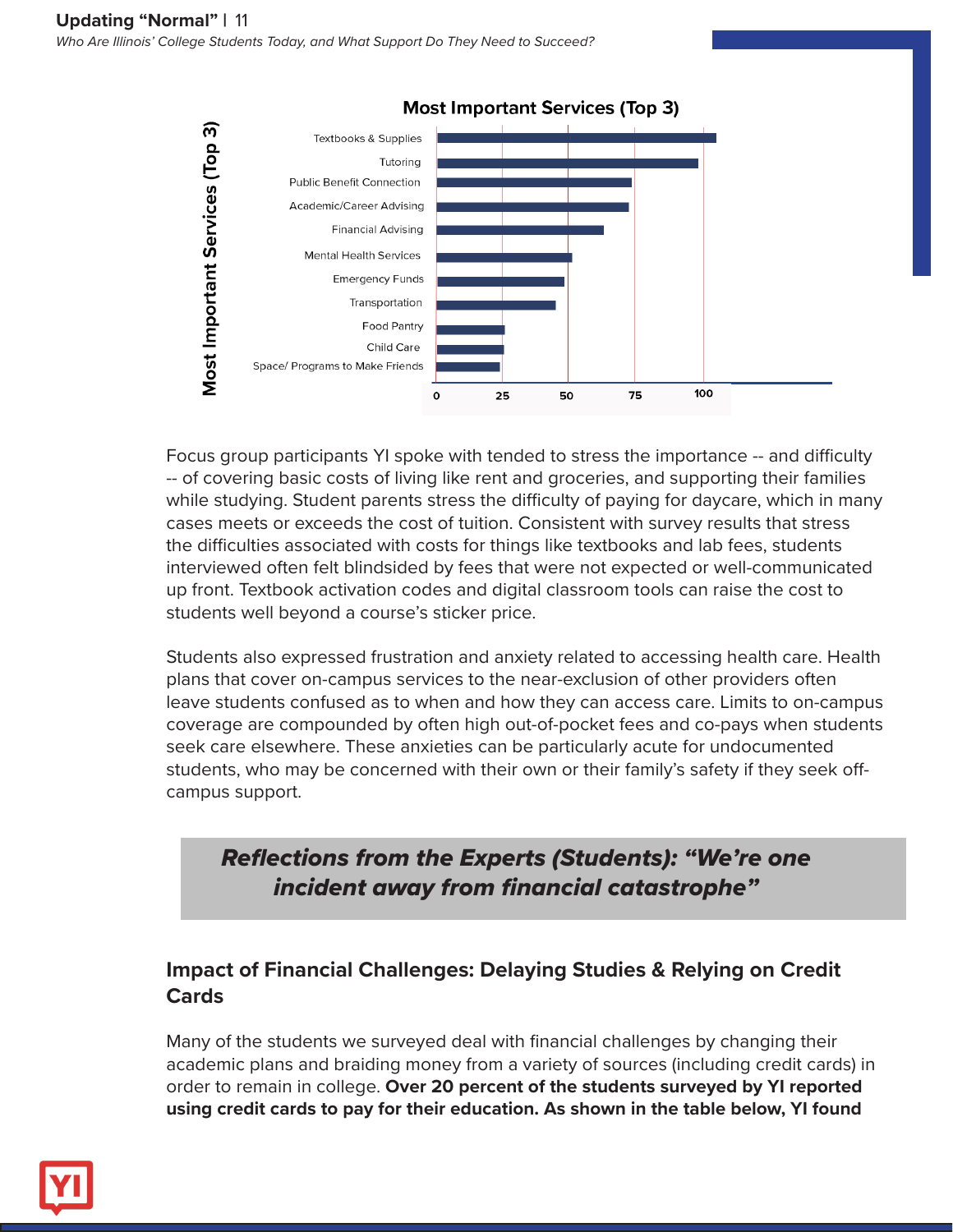#### **that the vast majority (over 70 percent) of students had their graduation or program plans changed as a result of financial challenges or scheduling conflicts.**

The top three issues for survey respondents included paying for tuition (72 percent), paying for academic fees (68 percent), and scheduling conflicts with work (53 percent). YI also heard that there is also a vicious cycle for many students who work more hours to cover changes in their financial aid or rely on families or credit cards to cover expenses such as course fees. Students may put their financial health at risk as they rely on credit cards to cover education expenses. Further, many students delay their studies as they adjust to meet financial and family obligations, which makes it more likely that those students ultimately leave without a degree.



#### **Proportion of Students Whose Graduation or Program Study Plans Changed Due to the Following Reasons**

# **Supportive Services for Illinois' Students'**

Preliminary insights from the qualitative and survey-based data suggest that Illinois' institutions of higher education could be doing substantially more to support the holistic needs of their student populations. Further, they suggest that more robust provision of basic needs services could increase student retention, reduce time to graduation, and better position students for future success.

Findings suggest that a wide variety of supportive services would be both desired by and helpful to a large portion of Illinois' student population. Students interviewed by YI were particularly interested in the provision of resources for textbooks, supplies, and nontuition-related fees, which can make nominally low-cost programs deceptively expensive. There is a mismatch between the substantial importance that students place on this service (more than half of the respondents placed it in their top-three most important

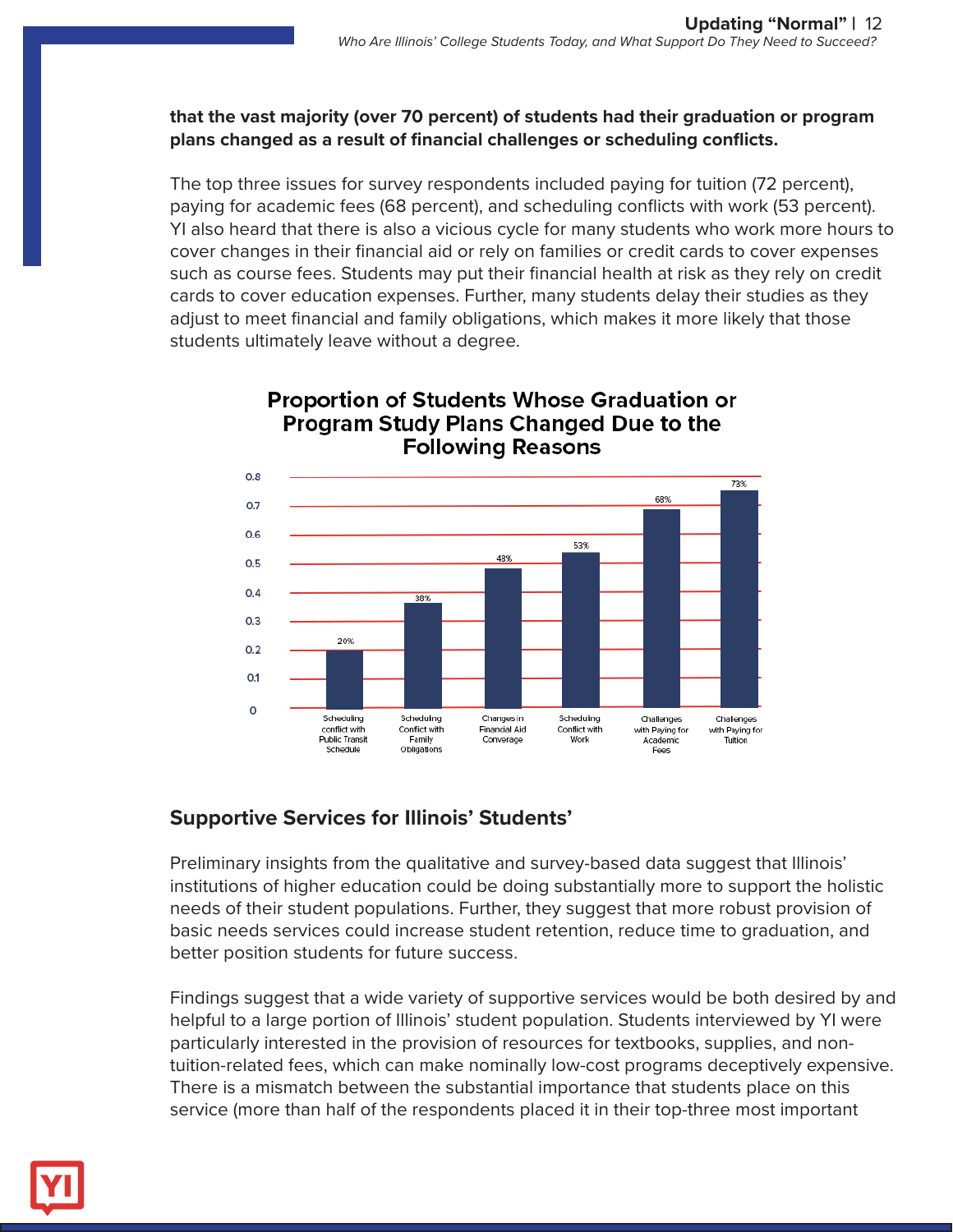services to provide) and their mediocre evaluations of its actual provision (nearly 40 percent report it is either not strong or not offered at their school, among the highest in the survey).

# **Campus Inventory**

To investigate the ease (or difficulty) with which students connect with important services, YI asked current students to conduct a brief inventory of campus resources at 60 Illinois schools, based on information that could be relatively easily found by a web-savvy individual on an institution's website. Students investigated available services in the areas of housing, food, health care, child care, financial assistance, and other academicsrelated services.

It is important to note that these inventories do not necessarily reflect what services were and were not available at the time of the inventory. Rather, they provide a snapshot of those services that are easily digitally locatable. Results thus reflect a combination of what services are available, and how easy they are for students to find and access.

Results suggest that students had a comparatively easy time finding online information about on-campus tutoring services (58 of 60 campuses), mental health services (46 of 60 campuses), and a health or wellness center for minor illness and mental health services (38 of 60 campuses).

Information about food pantries, emergency expense grants, and textbook rental is substantially scarcer. For each of these supports, respondents from only 15 of 60 campuses indicated they were present. This scarcity suggests that schools must do more to both provide these services and ensure awareness among the students they are meant to help.

# **Insights and Implications**

Illinois students' changing profile, the likely effects of a rapidly-developing economic crisis, and emerging evidence of the importance of holistic service provision to student outcomes all point toward a need to expand both the provision and the awareness of supportive services and basic needs assistance for Illinois postsecondary students. At least in students' eyes, such services have a long way to go.

Postsecondary systems that have intensified their attention to basic needs have reaped substantial benefits in retention and completion.<sup>36</sup> The prospect of a deep and prolonged recession puts postsecondary matriculation rates in doubt. A serious downturn will likely destabilize students' extra-institutional sources of financial support - employment, private credit, and family resources -- at a time when institutional budgets are themselves under stress. Results here highlight how important it is for postsecondary institutions to

36 https://www.insidehighered.com/news/2015/02/26/accelerated-associate-degree-track-cuny-pays-and-earns-fans

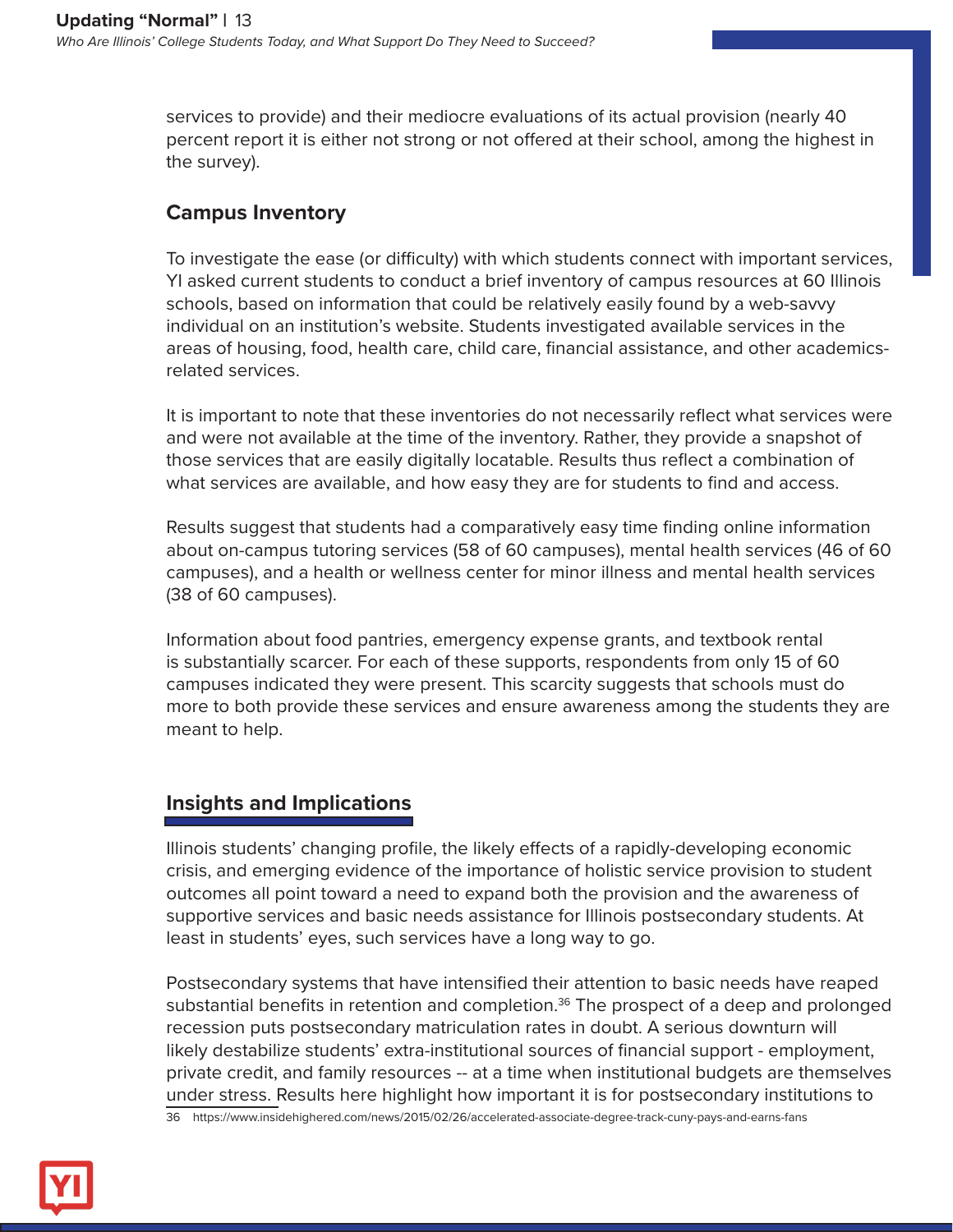demonstrate their commitment to providing supportive services to their students, even - and perhaps especially -- in an environment of increased economic precarity.

Discussions with today's Illinois students suggest the importance of service expansion in a few key areas:

- Both survey and focus group respondents emphasized difficulty and frustration with opaque and at times substantial expenses that go beyond the "sticker price" of their program. Respondents cited costs associated with **textbooks, classroom technology, and lab fees**, in particular. Clarifying such expenses up-front, as well as providing resources for students for whom they represent a substantial burden, would address a major under-addressed need.
- Students continually emphasized the importance of **academic support and tutoring**. Survey respondents on the whole rate their campus's tutoring services reasonably well, and students performing the campus inventory were able to find at least some information about available tutoring in the vast majority of cases. Still, focus group respondents expressed frequent frustration with scheduling and availability of tutors in light of internships, job shadowing, and other demands on student schedules. Some students expressed a desire for more online course help options. Remote learning services in this vein will likely increase in importance as institutions work through their responses to the Covid-19 crisis.
- Students identified grants or other assistance with emergency expenses as another under-provided service. Even modest financial emergencies can derail the educational progress of students juggling multiple financial responsibilities and lacking significant savings. Resources to bridge financial emergencies may make the difference between a student being able to continue in their education and not.
- More broadly, survey results reinforce the point that students' basic needs -- and the services best-suited to address them -- vary widely. Students who are parents, for example, repeatedly stressed the difficulty, expense, and under-provision of **child care. Public benefits** to which many students are entitled are often confusing in their bureaucracy and opaque in their requirements. Having on-campus advisors tasked with helping students navigate this maze emerged as another key area where institutions can help. On-campus **food pantries** were frequently cited as a response to student food insecurity.
- Finally, campuses must have clear and consistent **communication and outreach** with respect to what services are available and how they can be most easily accessed. Some interviewees expressed a sense that only some especially in-the-know students understood the range of services available, with many left out of the loop. Better advertising and communication, along with simple access procedures, are critical for student success.

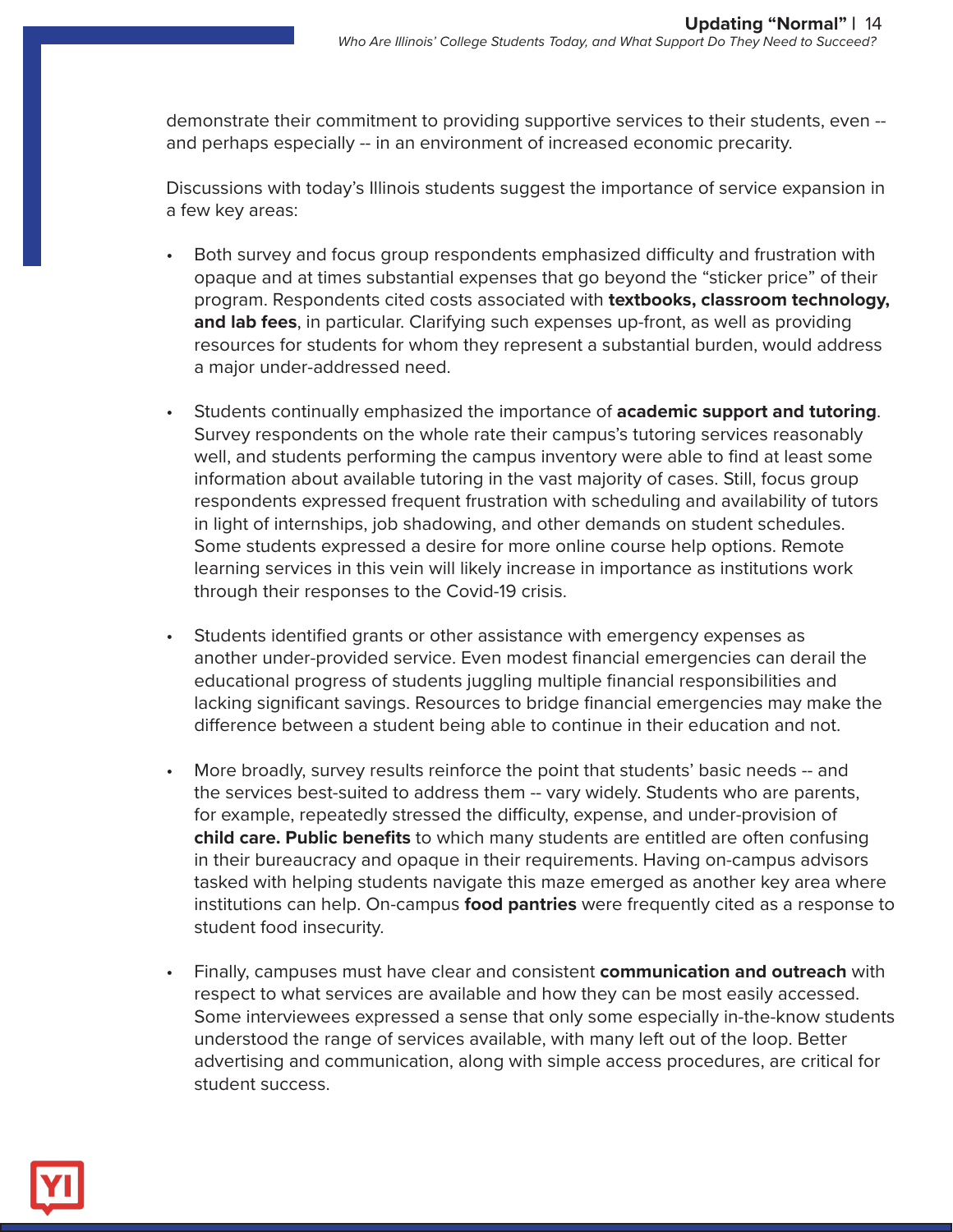# **Roadmap for Supporting Today's Students**

The data in this report suggests that today's students need support that is more wideranging, better-coordinated, and more sensitive to the multiplicity of challenges they face. The following recommendations provide a roadmap for expanding educational access, strengthening services provision, and promoting equity in Illinois postsecondary education:

#### *Expand Basic Needs Services for Illinois Students*

Student responses suggest several priorities for basic needs service expansion:

- Ensuring that high-quality, flexibly-available tutoring and academic support is accessible to all students must remain a priority for institutions.
- Institutions should consider establishing or expanding emergency resource provision services. Too often, official cost-of-attendance (COA) estimates do not take into account the ripple effects of even modest emergency expenses (health care, car trouble) on a student budget with no safety net.
- Create student success programs like those at Georgia State University and City University of New York's (CUNY) Accelerated Study in Associate Programs (ASAP). Elements of both initiatives include providing not only financial support but also providing the wide range of personal, academic, and financial resources students need to complete school. Georgia State University increased graduation rates by 22 percentage points in ten years while cutting overall per-student spending, through a suite of supports for students, while the college graduation rate doubled for participants of CUNY's ASAP program.37
- Create public benefits liaisons who connect students with other types of public support. Resources to guide students as they navigate SNAP, housing assistance, unemployment, or Medicaid can help demystify the bureaucracy and connect students with important services. Prio research suggests such one-stop-shop liaison models can be effective.38

#### **Improve Outreach, Marketing, and Awareness of Existing Services**

In YI's focus groups, we heard many students are not well-informed as to the services that may in fact exist at their institutions. In addition to ensuring that basic needs services are robust and equitable, institutions must put care and resources into ensuring their



<sup>37 &</sup>quot;The Next Generation of Voters Speak Out: Millennials' Economic Priorities for the 2018 Elections." Young Invincibles, February 1, 2018. https://younginvincibles.org/wp-content/uploads/2018/02/YI-Illinois-2018-Midterm-Election-Platform\_FINAL.pdf.

<sup>38</sup> Goldrick-Rab, Sara, Katharine Broton, and Christin Gates. "Clearing the Path to a Brighter Future: Addressing Barriers to Community College Access and Success." Association of Community College Trustees and Single Stop USA, July 10, 2013. https://kresge.org/library/clearing-path-brighter-future-addressing-barriers-community-college-access-and-success.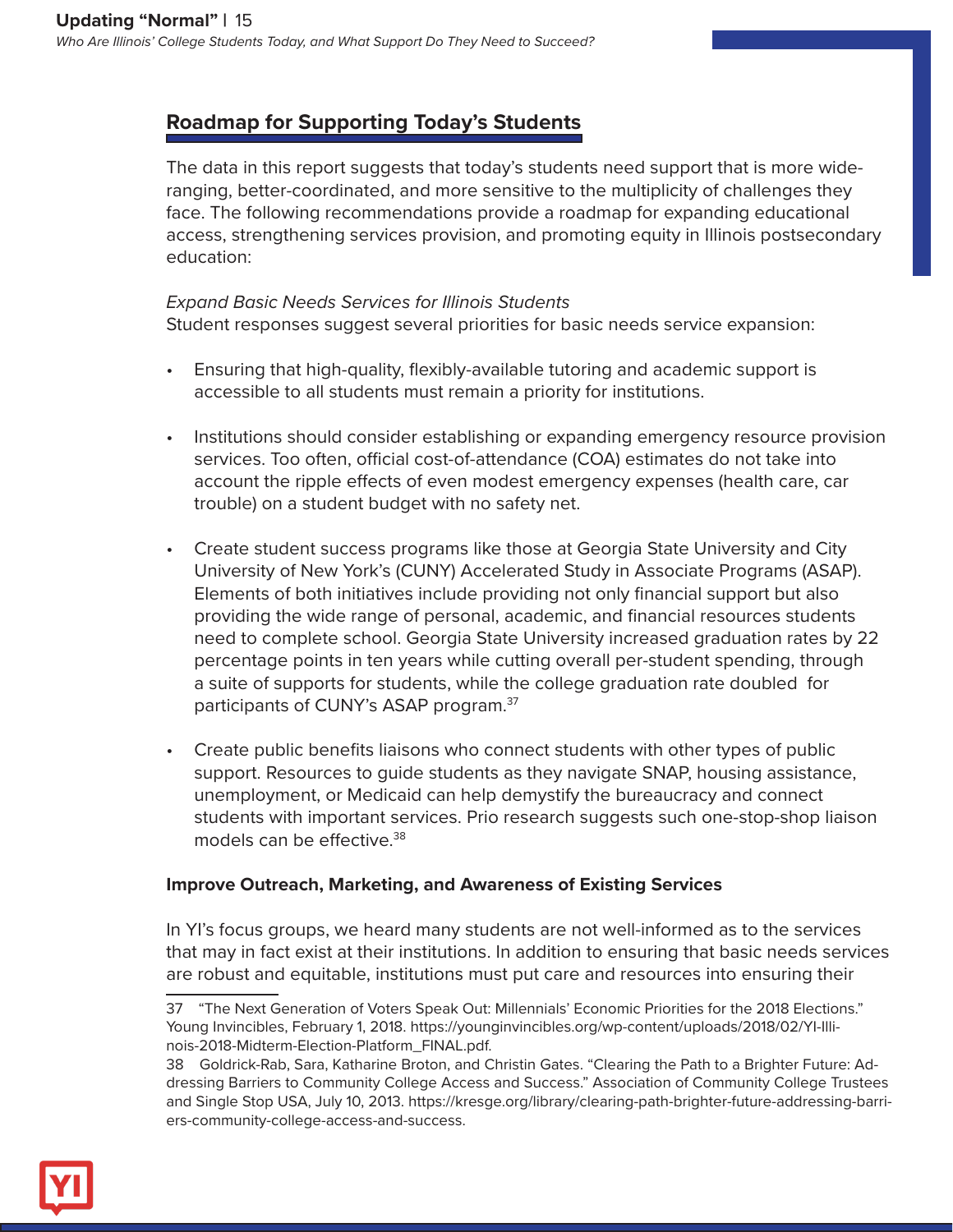availability is widely recognized. This reality may hold particularly true for services, like food pantries, that are less closely connected to other points of contact with students. Institutions should inform students of the existence of resources. They should do so early, often, and through diverse channels, such that access to services is not dependent upon word-of-mouth or institutional savvy.

#### **Improve Financial Access for Students from Low-Income Families**

Students' most consistent source of concern is the core cost of their education. Illinois' need-based aid program, the Monetary Award Program (MAP), has fallen behind the true cost of postsecondary education. In 2002, grants covered 100 percent of tuition and fees at community colleges and public universities in Illinois. By 2017, grants covered just 44 percent of costs at community colleges and 32 percent of costs at public universities. Only 42 percent of eligible students received aid.

Over half of MAP recipients are first-generation students, and MAP grants are a key scaffold for many lower-income students to leverage additional federal aid.<sup>39</sup> Illinois should support enrollment by **expanding MAP grants by \$100 million.** Doing so would allow approximately 33,000 more students to enroll in college, and would provide a crucial economic scaffold for students as Illinois enters precarious economic times.

Additional initiatives include adjusting the state-level calculation of unmet financial need to capture a negative expected financial contribution (EFC). Some have called to reconsider the EFC's lower bound at the federal level, and this could be a space for strong state-level leadership.40



#### **Improve Information-Gathering About Today's Students and their Needs**

Policymakers need detailed and up-to-date information about the evolving needs of Illinois students. Create a Today's Students Progress and Services tracker where the Illinois Board of Higher Education and Illinois Community College Board can post annual state- and institution-level estimates of:

• Key socioeconomic characteristics of Illinois college students, including parental



<sup>39</sup> https://www.isac.org/home/map-matters/why-map-matters.html

<sup>40</sup> http://www.ihep.org/sites/default/files/uploads/docs/pubs/ihep\_student\_voices\_full\_report\_v6\_web\_ pages.pdf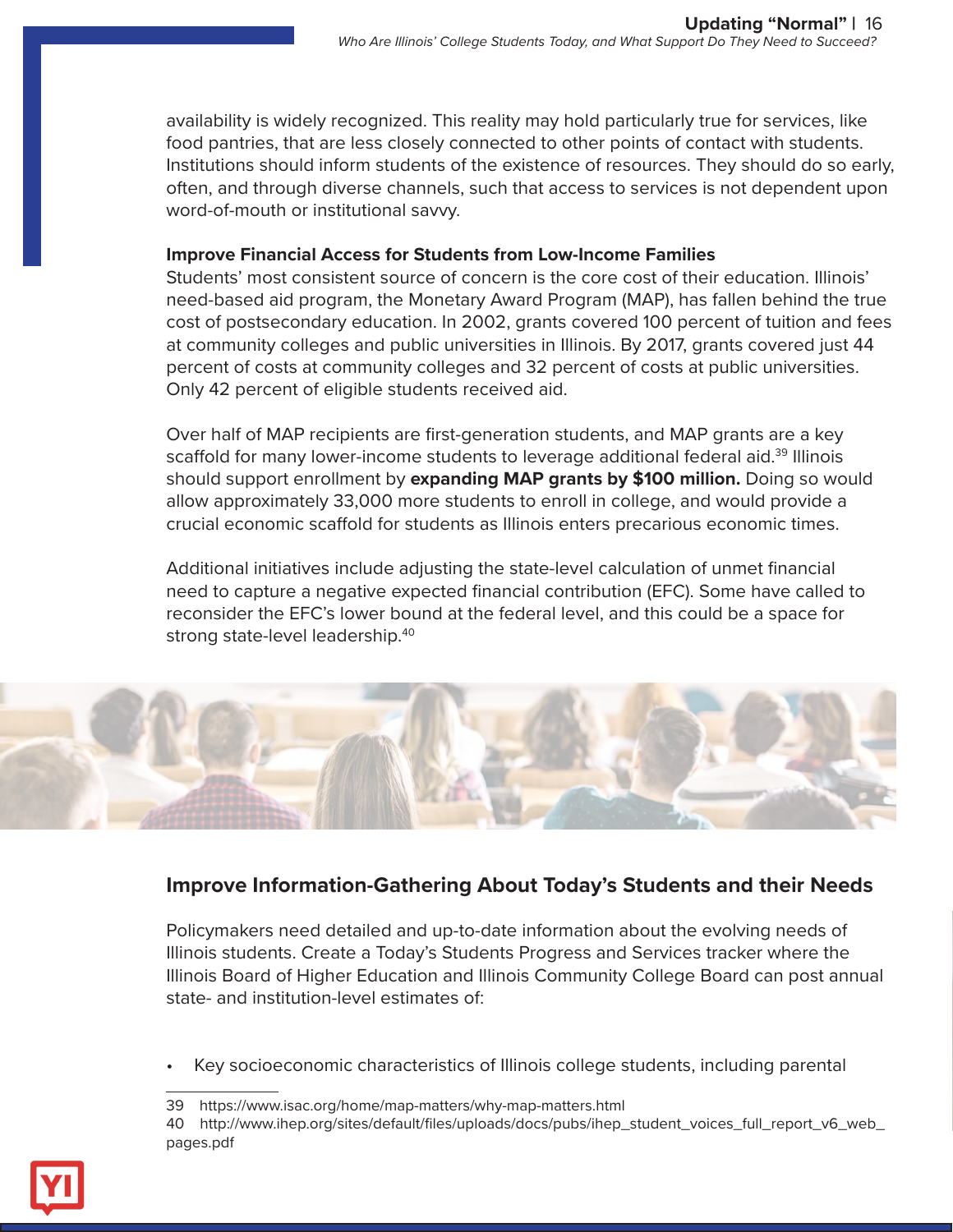and family status, housing and food insecurity, part-time and full-time status, firstgeneration status, and other key metrics.

- Measures of success through college disaggregated across key characteristics, building this into Illinois' Public Agenda and Underrepresented Populations Report, the Illinois Postsecondary report card, and the Illinois College to Career tool.
- Students' feedback on services: Annual campus-wide surveys providing feedback on supportive services. This will give institutions and policymakers a more nuanced picture of what is working, and what is not.

## **Conclusion**

Recent students' experiences suggest that, even before the COVID-19 crisis arrived to undermine a decade's worth of halting economic progress, Illinois students were being under-served by their institutions. In many cases, basic needs services crucial to student flourishing and degree completion have been inadequately provided and poorly promoted. As the socioeconomic effects of the pandemic continue to ripple through Illinois, policymakers must remember that the pre-pandemic baseline of needs provision was already insufficient.

Needs provision programs should more comprehensively address the fact that many students face a wide range of interconnected burdens that, combined, can make pursuing further education nearly impossible. The problem many students face is not merely an inability to meet tuition costs. Students also have to worry about finding adequate health care, paying for course materials, accessing government assistance, and working a job.

Policymakers and higher education institutions can better address students' interconnected problems by improving financial access for students from low-income families, expanding access to and knowledge about basic needs services, and gathering more information about the evolving needs of students. Schools must proactively assist students as they navigate the multitude of systems that marginalize them. Only then will it be possible to support students in a post-COVID-19 world.



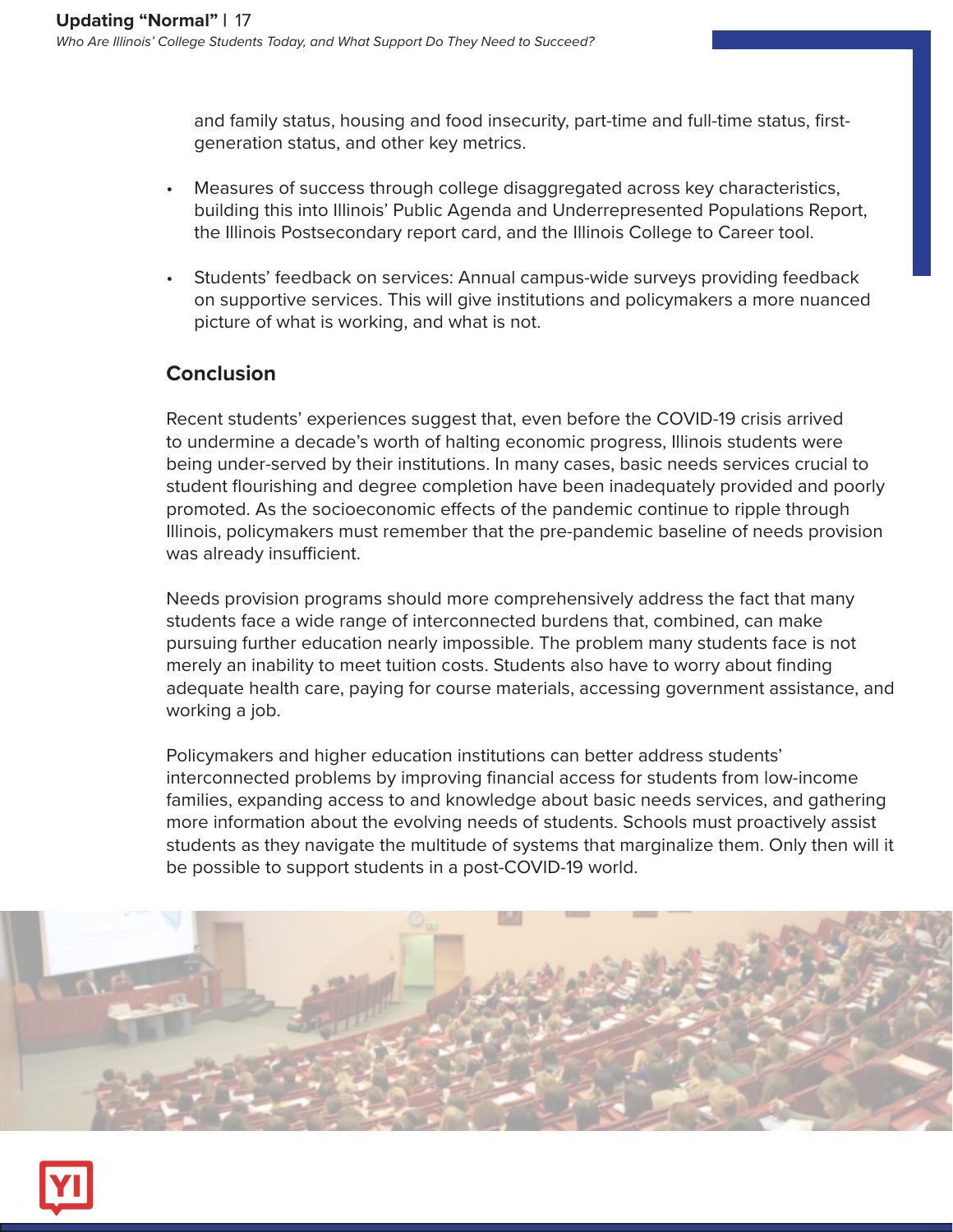# **Appendix**

#### **Survey Methodology and Selected Toplines**

YI recruited survey respondents via snowball sampling among postsecondary students residing in Illinois. A wide range of in-person and online snowball recruitment techniques were employed. Surveys were filled out in February and March of, 2020. Surveys were distributed both digitally and in paper format, with paper responses subsequently digitally entered for analysis. While this diverse sample captures a variety of student backgrounds and perspectives, it is not a probability sample, and it should not be treated as statistically representative of the Illinois student community as a whole. 200 current Illinois postsecondary students responded to the survey. A subset of these respondents were subsequently involved in YI-led focus groups.

### **Survey Respondent Characteristics**

Age

• The median age of the sample is 21. The youngest respondent is 18 and the oldest is 46.

#### Gender

- 53 percent Female (106)
- 43 percent Male (85)
- 4 percent Non-Binary/Genderqueer/Gender Non-Conforming (8)

#### Program of Study

- 2 percent Technical/Professional Certification (3)
- 13 percent 2-Year Program (26)
- 74 percent 4-Year Program (147)
- 12 percent Post-Graduate Program (24)

#### Race/Ethnicity

• 50 percent of the sample identifies as a person of color. 38 percent explicitly identifies as hispanic or latino.

Parental and Family Obligations

- 13 percent of respondents (26) reported having or being responsible for children living at home.
- 35 percent of respondents (70) report having additional family obligations, such as helping to pay for rent or food.

Respondent/Family Used Within the Last Five Years

- Child Care: 6 percent (11)
- Medicaid or CHIP: 30 percent (59)
- Housing: 8 percent (15)
- Pell or MAP Grants: 48 percent (95)

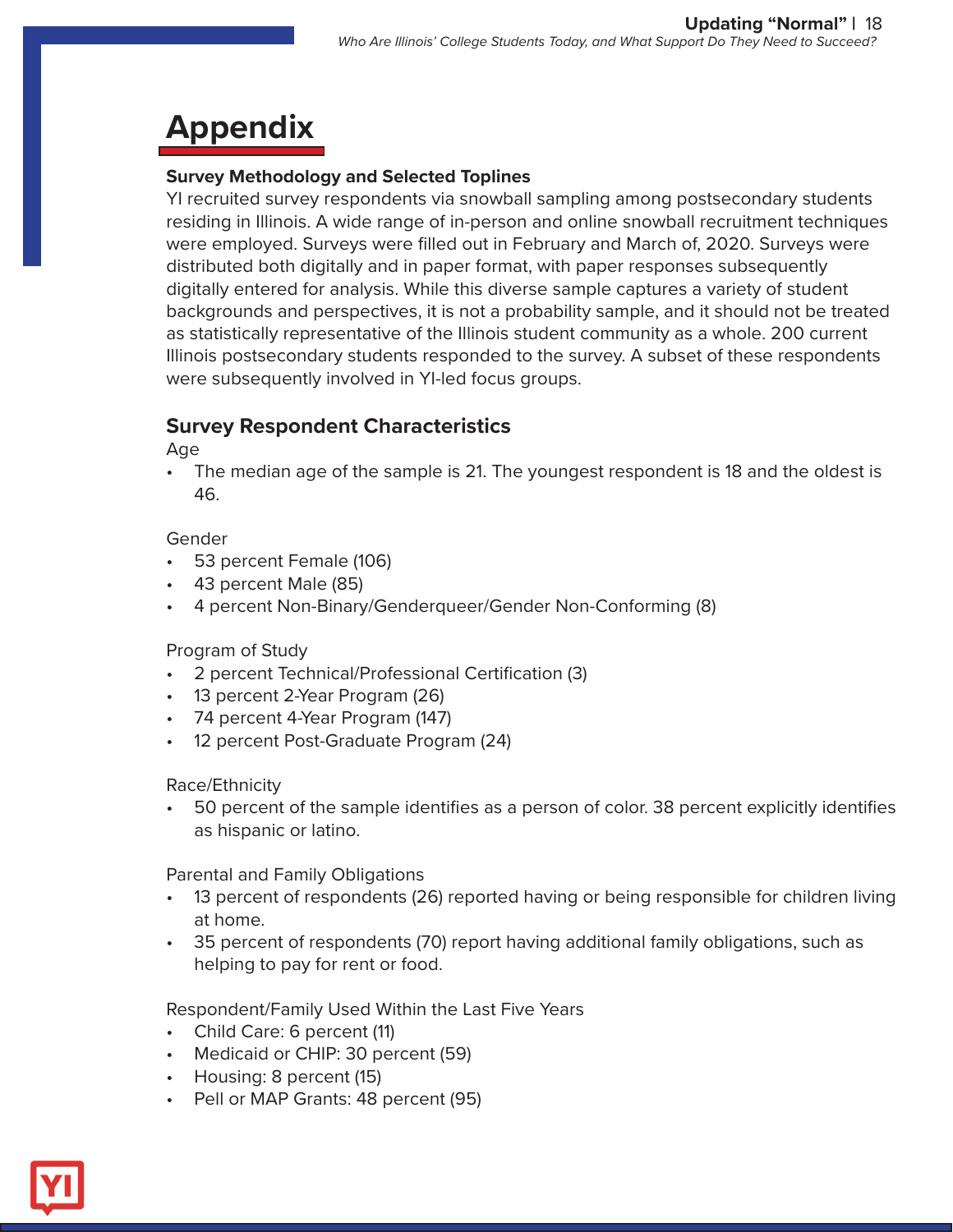• SNAP: 23 percent (45)

#### **Selected Results**

#### **Means of Financing Higher Education**

- 49 percent of respondents self-report using support from family.
- 48 percent of respondents self-report using Pell Grants.
- 42 percent of respondents self-report using federal loans.
- 42 percent of respondents self-report using earnings from a job.
- 35 percent of respondents self-report using merit-based scholarships or aid.
- 31 percent of respondents self-report using need-based scholarships or aid.
- 22 percent of respondents self-report using a credit card.
- 13 percent of respondents self-report using private loans.

#### **Rating the Strength of On-Campus Services**

- Child Care on Campus: 33 percent (59) respondents rated child-care delivery as Somewhat Strong or Very Strong.
- Money for Unexpected Emergency Expenses: 28 percent (50) respondents rated emergency fund provision as Somewhat Strong or Very Strong.
- Money for Textbooks and Supplies: 61 percent (109) respondents rated funding for supplies and textbooks as Somewhat Strong or Very strong.
- Transportation to Campus: 85 percent (153) respondents rated transportation to and from campus as Somewhat Strong or Very strong.
- Financial Counseling: 78 percent (140) respondents rated financial advising as Somewhat Strong or Very strong.
- Academic or Career Counseling: 89 percent (160) respondents rated academic and career advising as Somewhat Strong or Very strong.
- Help with Coursework (Tutoring): 88 percent (159) respondents rated help with coursework (tutoring) as Somewhat Strong or Very strong.
- Mental Health Services: 77 percent (139) respondents rated mental health services as Somewhat Strong or Very strong.
- Food Pantry: 80 percent (144) respondents rated food pantry services as Somewhat Strong or Very strong.
- Help Accessing Public Benefits (eg. SNAP): 70 percent (127) respondents rated connection to public benefits services as Somewhat Strong or Very strong.
- Spaces or Programs that Help Students Make Friends: 87 percent (158) respondents rated spaces to help make friends as Somewhat Strong or Very strong.

#### **Top-Three Most Important Services for Campus to Provide**

- Child Care on Campus: 13 percent (25)
- Money for Unexpected Emergency Expenses: 25 percent (49)
- Money for Textbooks and Supplies: 52 percent (103)
- Transportation to Campus: 22 percent (43)
- Financial Counseling: 32 percent (63)
- Academic or Career Counseling: 35 percent (70)